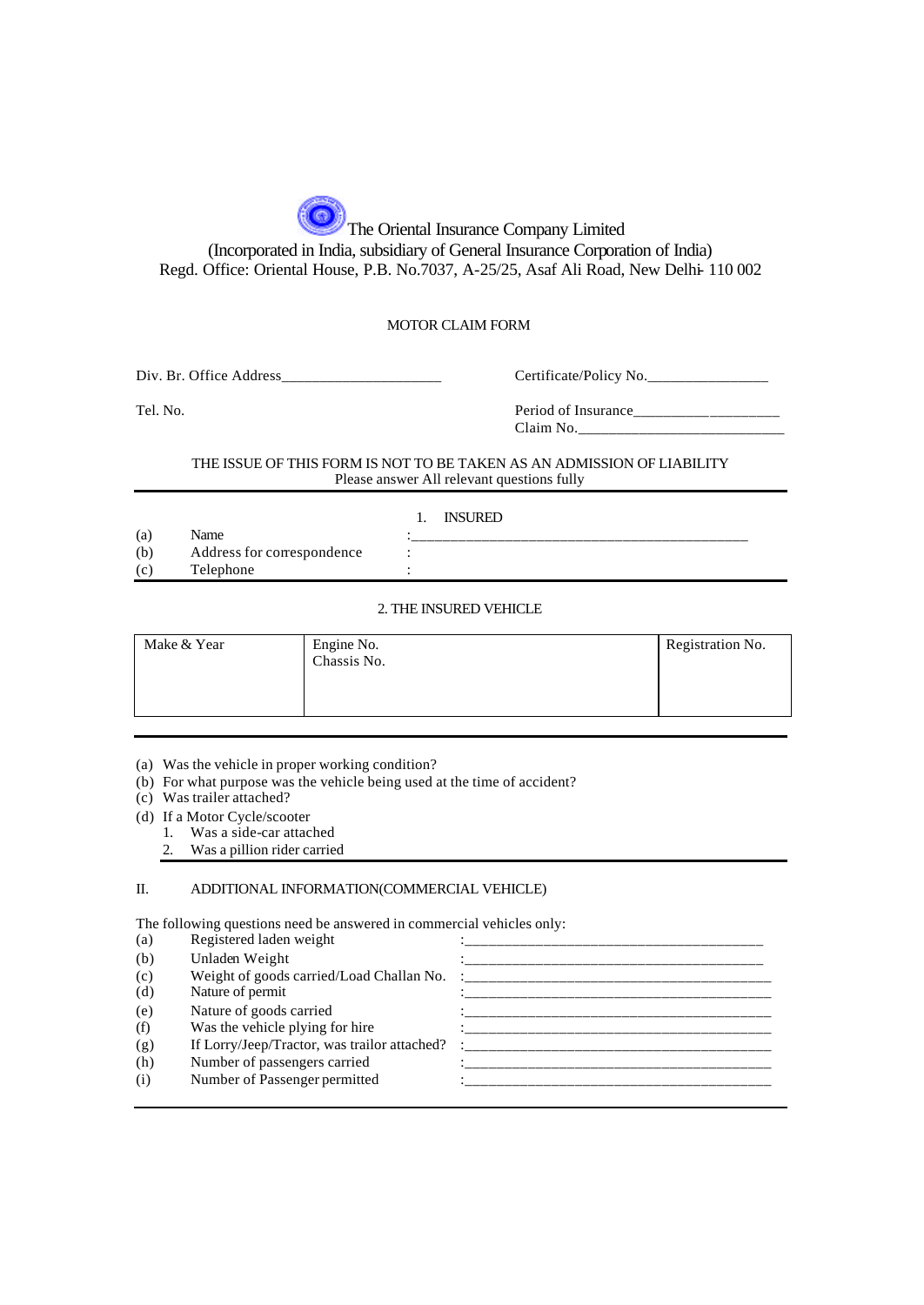## 3. DIRVER AT THE TIME OF ACCIDENT

| (a)               | Name                                                           |                                                                                                                       |
|-------------------|----------------------------------------------------------------|-----------------------------------------------------------------------------------------------------------------------|
| (b)               | Age                                                            | <u> 1989 - Jan James James James James James James James James James James James James James James James James J</u>  |
| (c)               | Address                                                        | <u> 1989 - Johann John Stein, markin am deutscher Stein und der Stein und der Stein und der Stein und der Stein u</u> |
| (d)               | Is the Driver                                                  |                                                                                                                       |
|                   | $\mathbf{1}$<br>Owner                                          |                                                                                                                       |
|                   | 2.<br>paid driver?                                             |                                                                                                                       |
|                   | 3.<br>Owner's relative or friend?                              |                                                                                                                       |
| (e)               | If paid driver, how long has he been in<br>your employment     |                                                                                                                       |
| (f)               | Was he under the influence of intoxication<br>Liquor or drugs? | __________________________________                                                                                    |
| (g)               | Driving Licence Number                                         |                                                                                                                       |
| (h)               | <b>Issuing Authority</b>                                       | ___________________________________                                                                                   |
| $\left( i\right)$ | Date of Expiry                                                 |                                                                                                                       |
| (i)               | Was the licence temporary/permanent                            |                                                                                                                       |
| (k)               | Details of endorsement/suspension, if any                      |                                                                                                                       |
| (I)               |                                                                |                                                                                                                       |
|                   |                                                                |                                                                                                                       |

# 4. OTHER INSURANCE

Details of other insurance Policies indemnifying you in respect of this accident

## 5. DETAILS OF ACCIDENT

| (a) | Date and Time                               |  |
|-----|---------------------------------------------|--|
| (b) | Place                                       |  |
| (c) | Speed of vehicle at the time of accident    |  |
| (d) | Give a short description of the accident    |  |
| (e) | If any third party was responsible for this |  |
|     | accident give the name and address          |  |

# 6. DAMAGE TO INSURED VEHICLE

| (a) | Full details of damage                 |  |
|-----|----------------------------------------|--|
| (b) | Estimated cost of repairs              |  |
| (c) | When and where can the damaged vehicle |  |
|     | be inspected                           |  |
|     |                                        |  |

## 7. THIRD PARTY INJURY/PROPERTY DAMAGE

| (a) | Name                                                    |  |
|-----|---------------------------------------------------------|--|
| (b) | Address                                                 |  |
| (c) | Full Details of personal injury sustained               |  |
| (d) | Name and address of any person/hospital                 |  |
|     | giving medical attention to injured person              |  |
| (e) | Full details of property damaged                        |  |
| (f) | Has notice of any claim been given to you? $\therefore$ |  |
|     |                                                         |  |